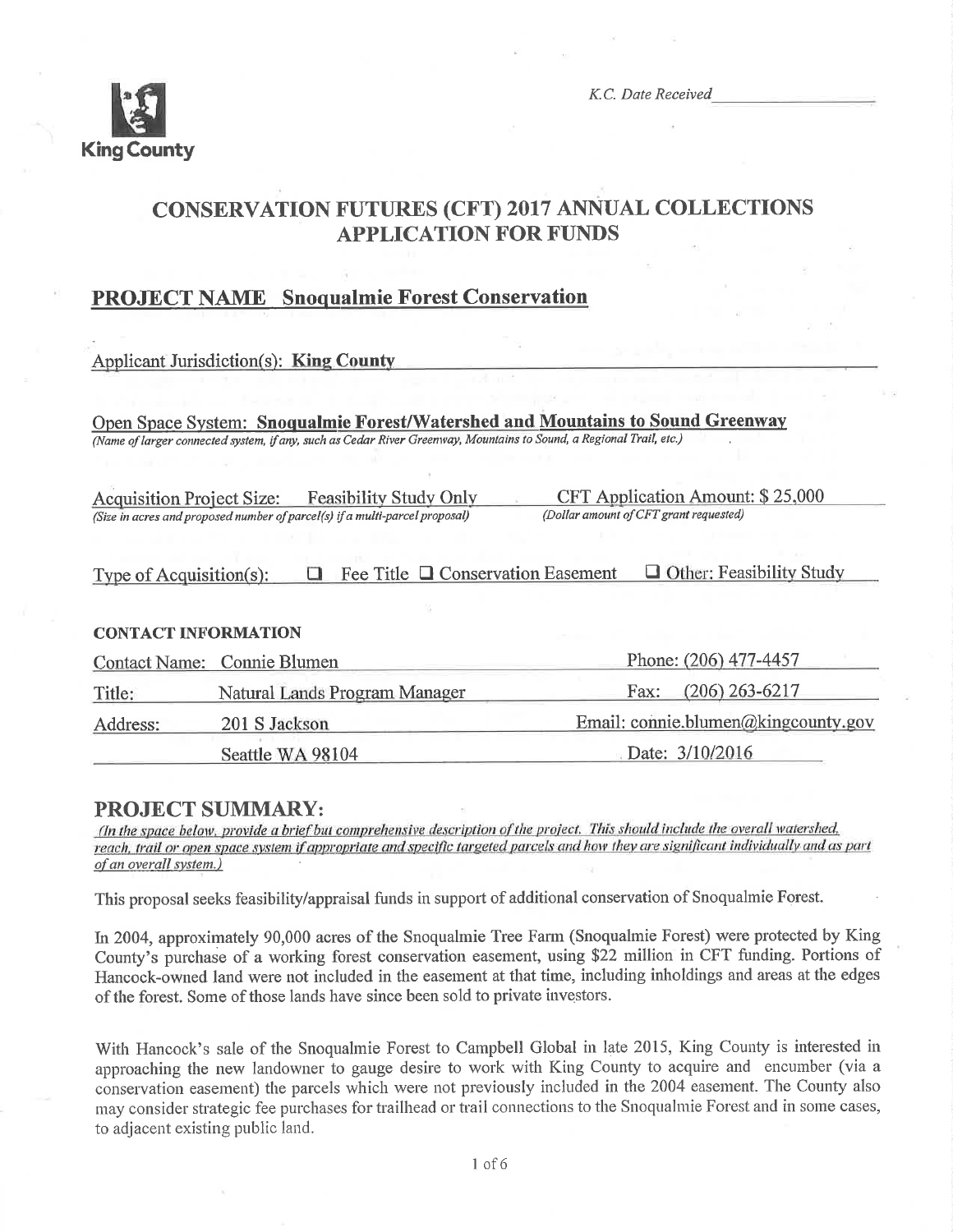This funding request is for feasibility funds (title, due diligence, appraisal, and acquisition staff time). The scope of proposed acquisition will be worked out during discussions between King County and Campbell Global.

## **1. OPEN SPACE RESOURCES**

Please review the attached evaluation criteria. For the proposed acquisition parcel(s), please mark those criteria that apply and thoroughly, yet succinctly, describe in the space below how the proposed acquisition satisfies each marked criteria. Please clearly describe how these criteria might be met at a landscape level, and how they apply to individual parcels. If restoration is part of the plan, please briefly describe the current condition and the hoped for restored condition that is the goal of the acquisition.

- $\boxtimes$  A. Wildlife habitat or rare plant reserve
- $\boxtimes$  B. Salmon habitat and aquatic resources
- 区 C. Scenic resources
- $\Box$  E. Historic/cultural resources
- $\Box$  F. Urban passive-use natural area/greenbelt

 $\Box$  D. Community separator

- ⊠ G. Park/open space or natural corridor addition XH. Passive recreation opportunity/unmet needs
- 

### A. Wildlife habitat or rare plant reserve

The Wildlife Habitat Network as designated in the King County Comprehensive Plan (KCCP) transects (east/west) the northern third of the Snoqualmie Forest and runs adjacent to its perimeter on the west side of the Forest. Wildlife habitat networks are made of natural vegetation linking priority species wildlife habitat with critical areas, their buffers, trails and parks/open space. Conservation of more lands within the project corridor would conserve more segments of the Wildlife Network and decrease fragmentation consistent with KCCP Policy E-410,

The wildlife inhabiting the target area is typical of west side mature second growth forest habitats and thus includes a variety of migratory and resident birds, mammals, amphibians and fish. Species known to use this general area include: black bear, cougar, coyote, bobcat, mule deer, raccoon, mountain beaver, barred owls, pileated woodpecker, Pacific tree frog, Pacific giant salamander and red-legged frogs. These are Species of Local Importance as designated in KCCP Policy E-436.

#### B. Salmon habitat or aquatic resources

The Snoqualmie/Skykomish watershed, within which the Snoqualmie Forest is located, supports wild runs of coho, chinook, pink, chum and steelhead salmon. The 2005 Snohomish River Basin Salmon Conservation ( WRIA 7) Plan lists acquisition of land and retention of forest cover as recommended actions to protect and restore salmon runs and responds to recent listings of Puget Sound Chinook salmon and bull trout as threatened under ESA.

#### $\mathcal{C}$ **Scenic resources**

The Snoqualmie Forest is an integral part of the Mountains to Sound Greenway (MTSG); further protecting lands within this area is consistent with MTSG's goal of conserving habitat lands, working landscapes and recreation spaces within the Greenway's boundaries. Supporting the Greenway's goals is a key priority for King County. The Snoqualmie Forest provides a visual and functional green wall bordering and enhancing the scenic character of the Snoqualmie Valley.

#### G. Park/open space or natural corridor addition

These target parcels would result in additions and connections to King County's existing Snoqualmie Forest conservation easement (90,000 acres). In addition, potential additional fee acquisitions to provide enhanced trail connectivity and/or trailheads have been initially proposed adjacent to King County's Moss Lake Natural Area (372 acres), Tolt River Natural Area (280 acres), Griffin Creek Natural Area (70 acres) and Tokul Creek Forest (700 acres). The subject lands lie within the Snoqualmie Watershed described as a strategic open space focus area in the King County 2010 Parks/Open Space Plan.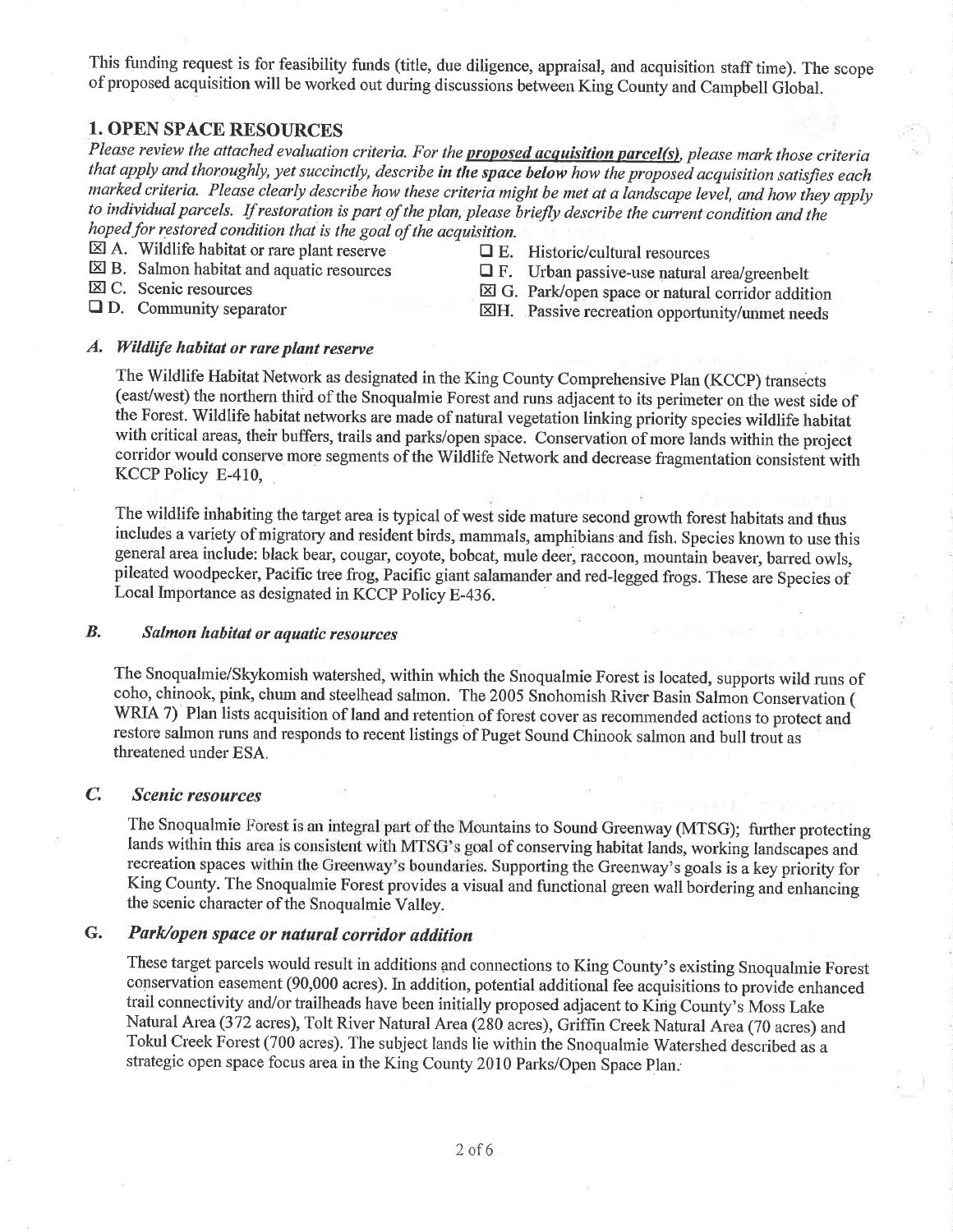### $H.$  Passive recreation opportunity/unmet needs:

The proposal to acquire additional working forest conservation easements on the Snoqualmie Forest would not necessarily secure public access, but many large comrnercial forest landowners (including previous owners of the subject properties) have permitted public use of their lands. This proposal will also further exploration of the suitability and feasibility of acquiring key parcels in fee or easement to support future trail connectivity and trailhead facility to publicly managed and accessible lands.

Snoqualmie Forest has hundreds of miles of trails and logging roads that accommodate a wide variety and (in some areas), a fairly extensive recreation use. Due to the fact that Snoqualmie Forest is located within close proximity to an extensive urban core as well as has easy access along the I-90 corridor, it is accessible to over 1 million people.

## 2. ADDITIONAL FACTORS

For the proposed acquisition parcel(s), please mark all criteria that apply and thoroughly, yet succinctly, describe in the space below how the proposed acquisition satisfies each marked criteria.

- **EXI A.** Educational/interpretive opportunity
- EI B. Threat of loss of open space resources
- **EQUIC.** Ownership complexity/willing seller(s)/ownership interest proposed
- $\boxtimes$  D. Partnerships Describe any public or private partnerships that will enhance this project
- $\boxtimes$  E. Is the property identified in an adopted park, open space, comprehensive, or community plan?
- EF. Transferable Development Credits (TDC) participation

#### Ä. Educational/interpretive opportunity

Since the targeted parcels would be an addition to a large network of thousands of acres of connected and conserved public lands there are excellent opportunities to build upon interpretive messaging; possible themes include educational infonnation about the area's cultural history and natural resources (fish and wildlife habitat value, importance of working lands, invasive control and forest and riparian area restoration)

### B. Threat of loss of open space resources

If these properties are sold to a private landowner who intends to develop or commercially log the property, those activities would adversely impact the lands' scenic and natural resource values. The properties could be developed for residential use, causing loss and of forest cover, fragrnentation and degradation to wildlife habitat, impacts to the scenic character and reduced opportunities for passive recreational use of the properly. In addition, thefe would be a lost opportunity for safe trailhead parking serving various types of backcountry trail users on the lands being considered for fee acquisition. Lastly, there would be an increased potential for uncontrolled and inappropriate use of existing County easement lands by off road vehicles, target shooting, hunting and dumping - which cause degradation of the land's ecological and recreational values.

### C. Ownership complexity/willing seller(s)/ownership interest proposed

Formal discussions with the landowner (Campbell Group) have not yet occurred but are planned in the near future. In addition, the company has a policy of allowing use of its forested lands for various recreation purposes via a permit process, sirnilar to how previous landowners (Weyerhaeuser and Hancock) managed public access. Therefore the conservation easement the County is seeking to acquire would not be inconsistent with their existing land management policies.

### E. Is the property identified in an adopted park, open space, comprehensive, or community plan?

Both the King County Comprehensive Plan (KCCP) and the King County Parks, Trails, Natural Areas ancl Open Space Plan (Park Plan) contain policies that direct acquisition, planning, and stewardship of King County Parks. The acquisition of these parcels is consistent with the following policies: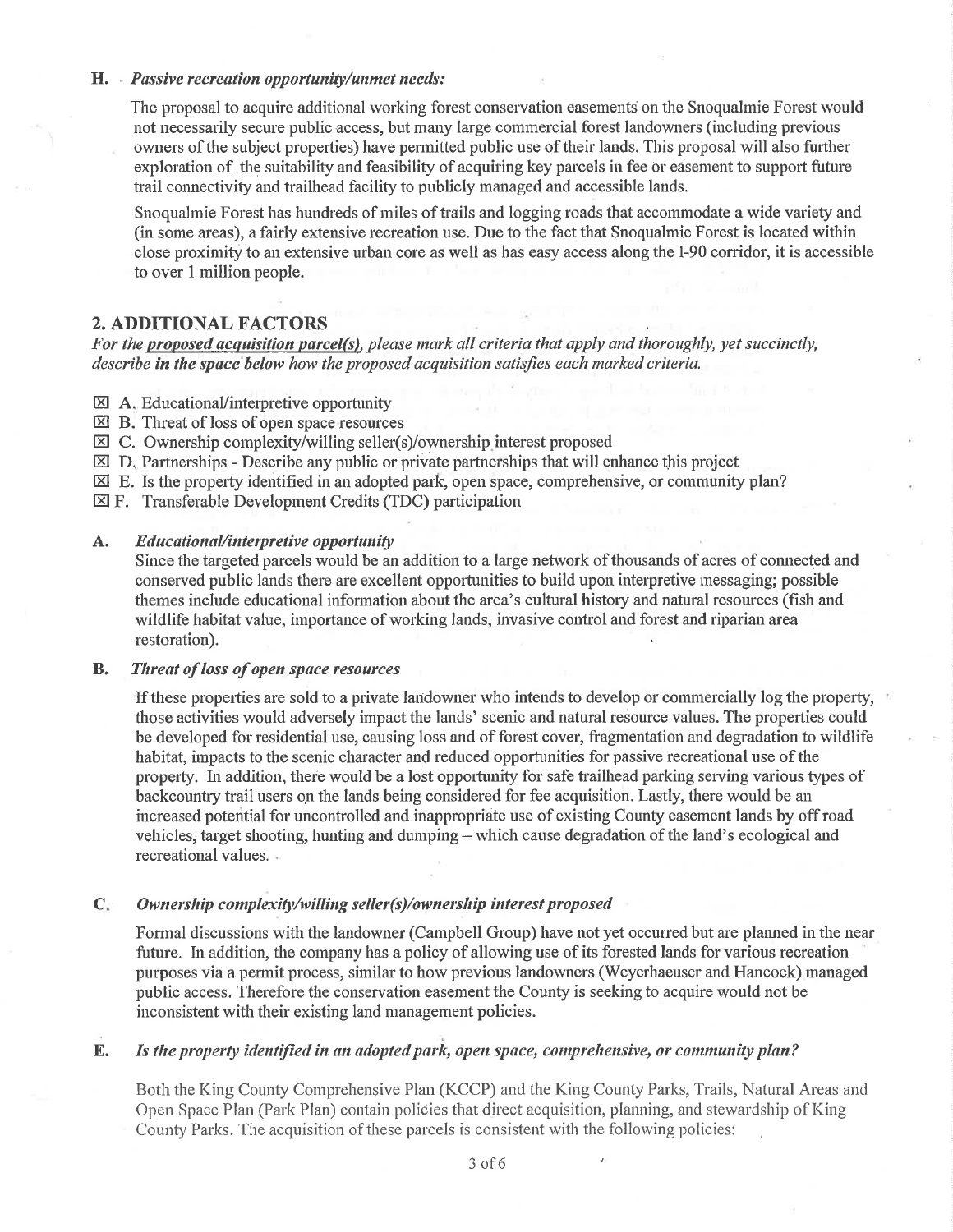Park Plan Policies (Policy F-101 PAD 117) direct Parks to:

- be a regional provider of open spaces with a major focus on systems of open space corridors that conserve natural resources and provide recreation, education and interpretive opportunities, fish and wildlife habitat and scenic beauty,
- . focus regional open space efforts on the natural watershed systems and regional systems such as the wildlife habitat network and Mountains to Sound Greenway,

The Parks, Recreation and Open Space Chapter (Ch. 6) of the 2012 KCCP states:

- . Open space sites should be acquired when identified in the King County Park, Recreation, and Open Space Plan...to protect contiguous tracts of working resource lands or ecological resources. (Policy P-l19)
- . King County will preserve wildlife coridors and riparian habitat, as well as open space areas separating Urban and Rural Areas as part of its open space system. (P-103)
- . King County will continue to provide and manage a backcountry trail system on its lands in collaboratioh with other public and private landholders. (p-108)
- Forest land owned by King County shall provide large tracts of forested property...that will remain in active forestry, protect areas from development or provide a buffer between commercial forestland and adjacent residential development. (Policy p-l14).

### F. Transferable Development Credits (TDC) participation

The proposed project target is located in an identified key TDR sending site area; the original working forest conservation easement was acquired in 2004 via the County's TDR Program resulting in the conservation of almost 90,000 acres and the transfer of 990 development rights.

## 3. STEWARDSHIP AND MAINTENANCE

How will the property be stewarded and maintained? Does the property lend itself to volunteer stewardshíp opportunities? How will ongoing stewardship and maintenance efforts be funded?

Any easement or fee land acquired would be an addition to an existing KC Park site, thus stewardship would primarily involve the expansion of maintenance and monitoring work already carried out by KC Parks staff and funded by the Parks Levy. In addition, several user groups would likely be interested and willing to assist with site monitoring, restoration and trail construction and maintenance projects through volunteer events, and via the Park Adopt- a-Park and Park Ambassador Programs. Groups that have participated in trail construction and maintenance activities on King County park lands include the Washington Trails Association, Issaquah Alps Trail Club, Evergreen Mountain Bike Alliance Mountains to Sound Greenway, and equestrian groups (such as the Backcountry Horsemen and the Sammamish Saddle Club).

### 4. PROJECT BUDGET

| 1) TOTAL CFT APPLICATION AMOUNT <sup>a</sup> | CFT: \$25,000        |
|----------------------------------------------|----------------------|
| 2) TOTAL PEL APPLICATION AMOUNT <sup>b</sup> | <b>PEL:</b> \$25,000 |

<sup>a</sup> Allowable CFT acquisition costs (Ordinance 14714): The disbursement of funds shall be made only for capital project expenditures that include costs of acquiring real property, including interests in real property, and the following costs: the cost of related relocation of eligible occupants, cost of appraisal, cost of appraisal review, costs of title insurance, closing costs, pro rata real estate taxes, recording fees, compensating tax, hazardous waste substances reports, directly related staff costs and related legal and administrative costs, but shall not include the cost of preparing applications for conservation futures funds.

<sup>b</sup>King County projects only, if applicable.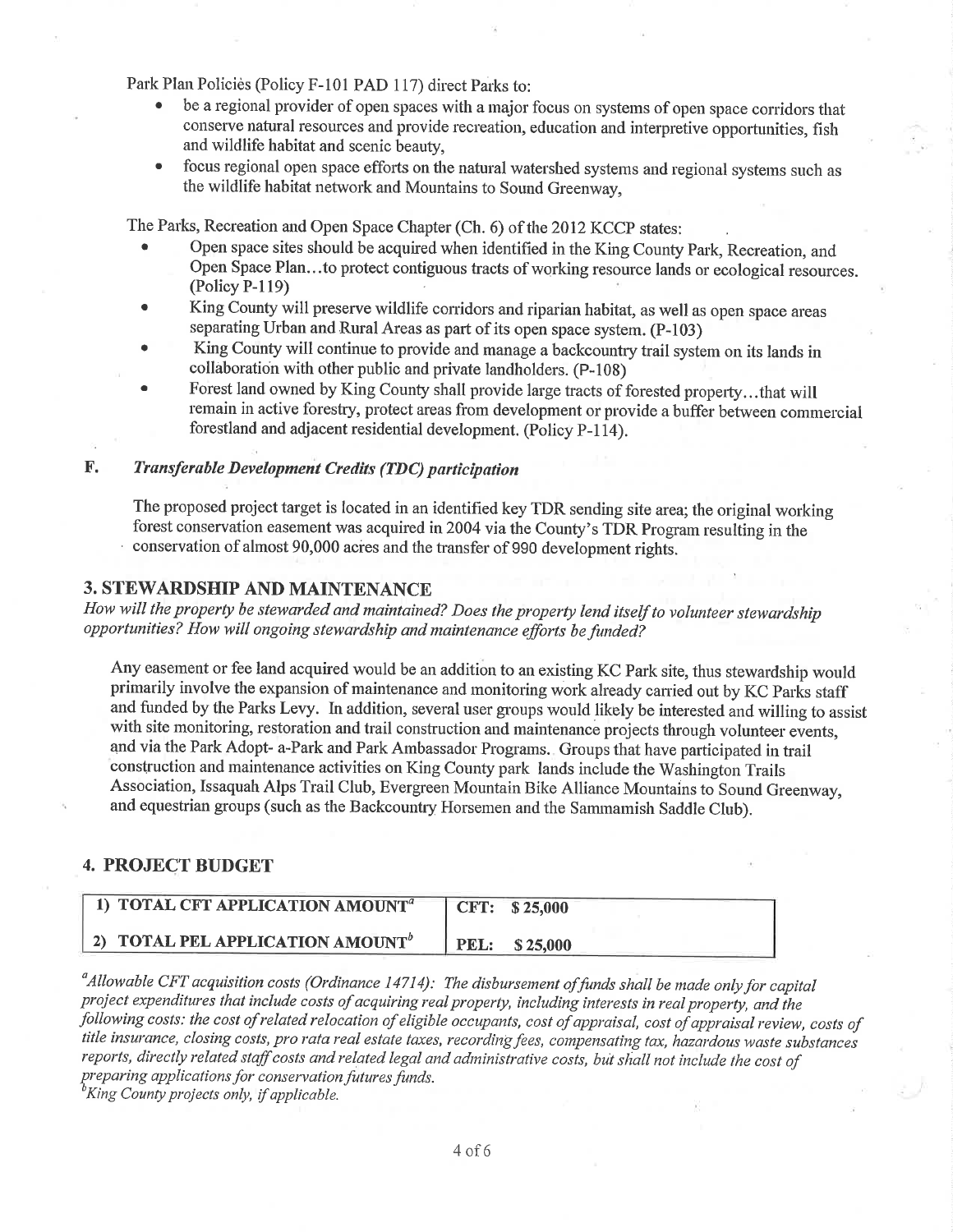### **Estimation of property value:**

Briefly note how land values have been estimated (i.e., appraisal, property tax assessment, asking price, letter of value or other means).

| <b>PROJECT COSTS</b>                                   | <b>ESTIMATED DOLLAR AMOUNT OR RANGE</b>           |  |  |
|--------------------------------------------------------|---------------------------------------------------|--|--|
| Total property interest value                          | <b>Feasibility study only</b>                     |  |  |
| Title and appraisal work                               | Up to \$40,000 based on this proposed feasibility |  |  |
| Closing, fees, taxes                                   | \$N/A                                             |  |  |
| Relocation                                             | N/A                                               |  |  |
| Hazardous waste reports                                | N/A                                               |  |  |
| Directly related staff, administration and legal costs | 10,000<br>S                                       |  |  |
| <b>Total Project Costs (CFT and other funds)</b>       | 50,000                                            |  |  |

| <b>MATCHING FUNDS: Existing Sources</b><br>(CFT can only provide a maximum of 50% of anticipated<br>project costs) | <b>DATE</b><br>(Expended or Committed) | <b>DOLLAR AMOUNT</b><br>(Expended or Committed) |
|--------------------------------------------------------------------------------------------------------------------|----------------------------------------|-------------------------------------------------|
| <b>Total CFT Funds Previously Received</b><br><b>This Project</b>                                                  | N/A                                    |                                                 |
| <b>Total Matching Funds and Past CFT Funds</b><br><b>Currently Identified</b>                                      | N/A                                    |                                                 |
| <b>Unidentified Remaining Match Need</b>                                                                           | N/A                                    |                                                 |

### Unidentified remaining match need: What funds are anticipated and what is the time frame?

Please briefly discuss how the unidentified remaining match need above will be met.

None at this time; anticipate a future request for acquisition funds once the feasibility work is complete.

### 5. IN-KIND CONTRIBUTIONS FROM PARTNERSHIPS

| <b>Brief Activity Description</b> | <b>Dollar Value of</b><br>In-kind<br><b>Contribution</b> | <b>Status</b><br>(Completed or Proposed) | <b>Activity Date Range</b><br>(Completion Date or Proposed<br>Completion Date) |
|-----------------------------------|----------------------------------------------------------|------------------------------------------|--------------------------------------------------------------------------------|
|                                   |                                                          |                                          |                                                                                |
| <b>TOTAL</b>                      |                                                          |                                          |                                                                                |

6. ATTACHED MAPS (*Two maps are now required: 1*) site map and 2) general location map; you may also include one additional map, aerial photo or site photo.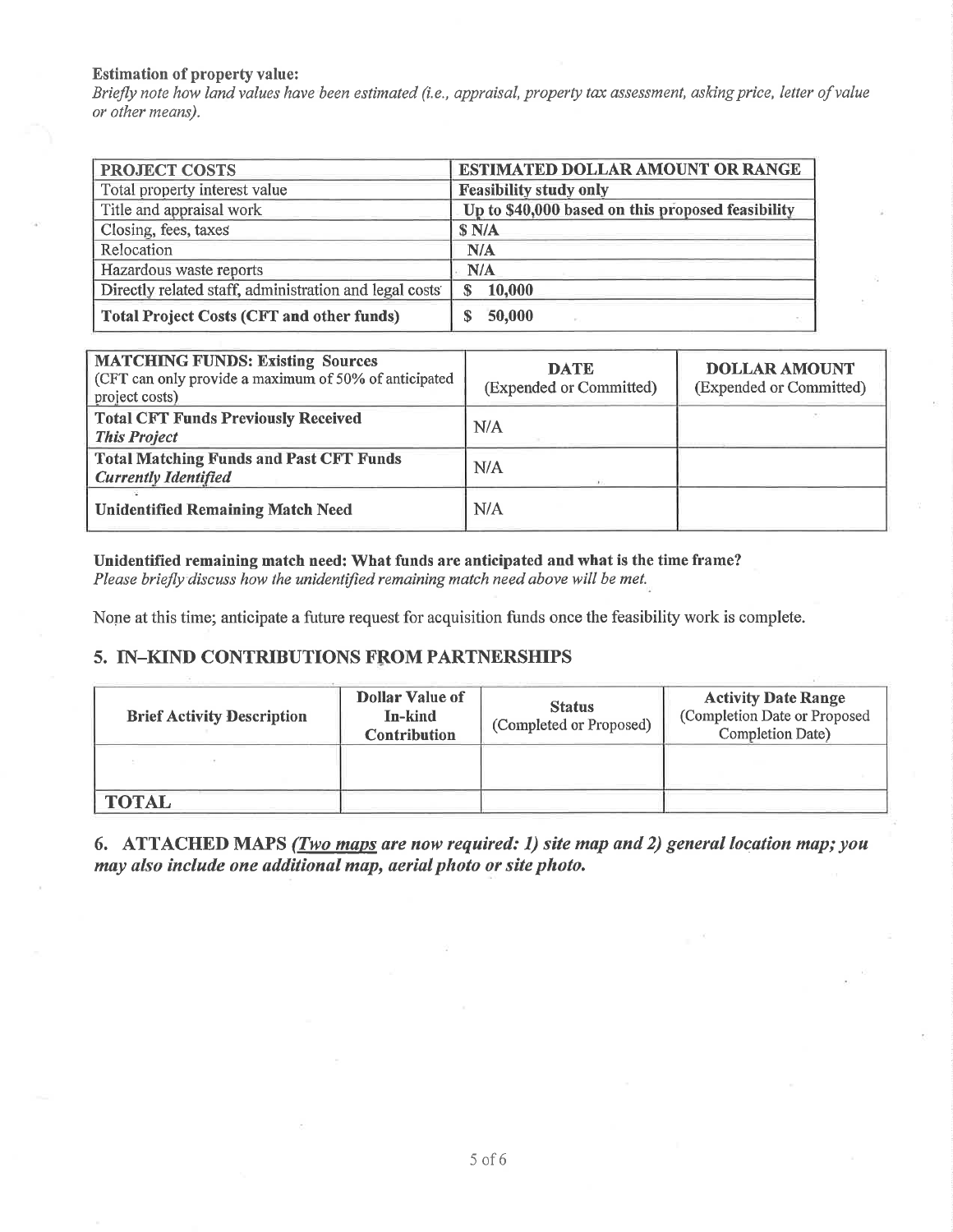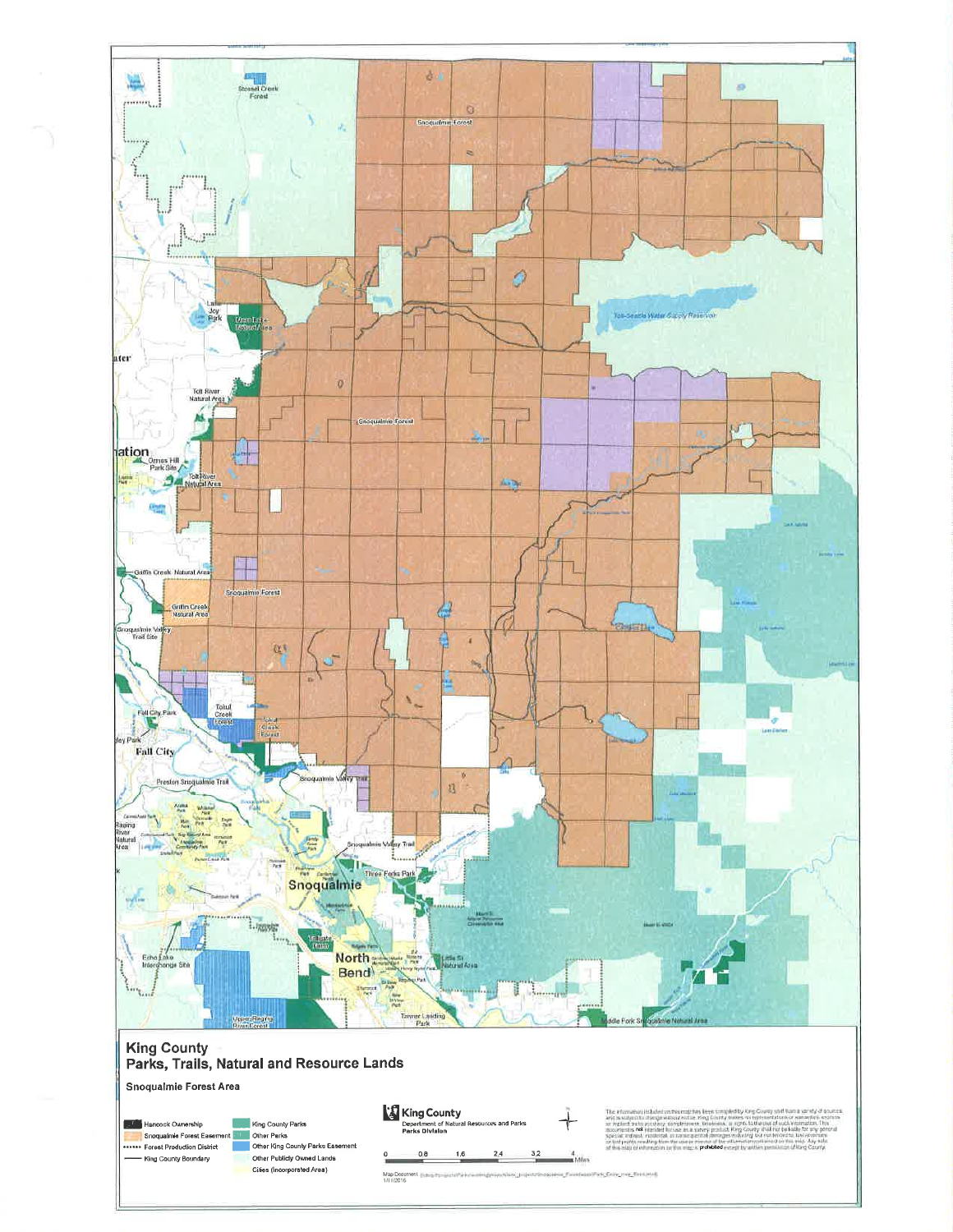